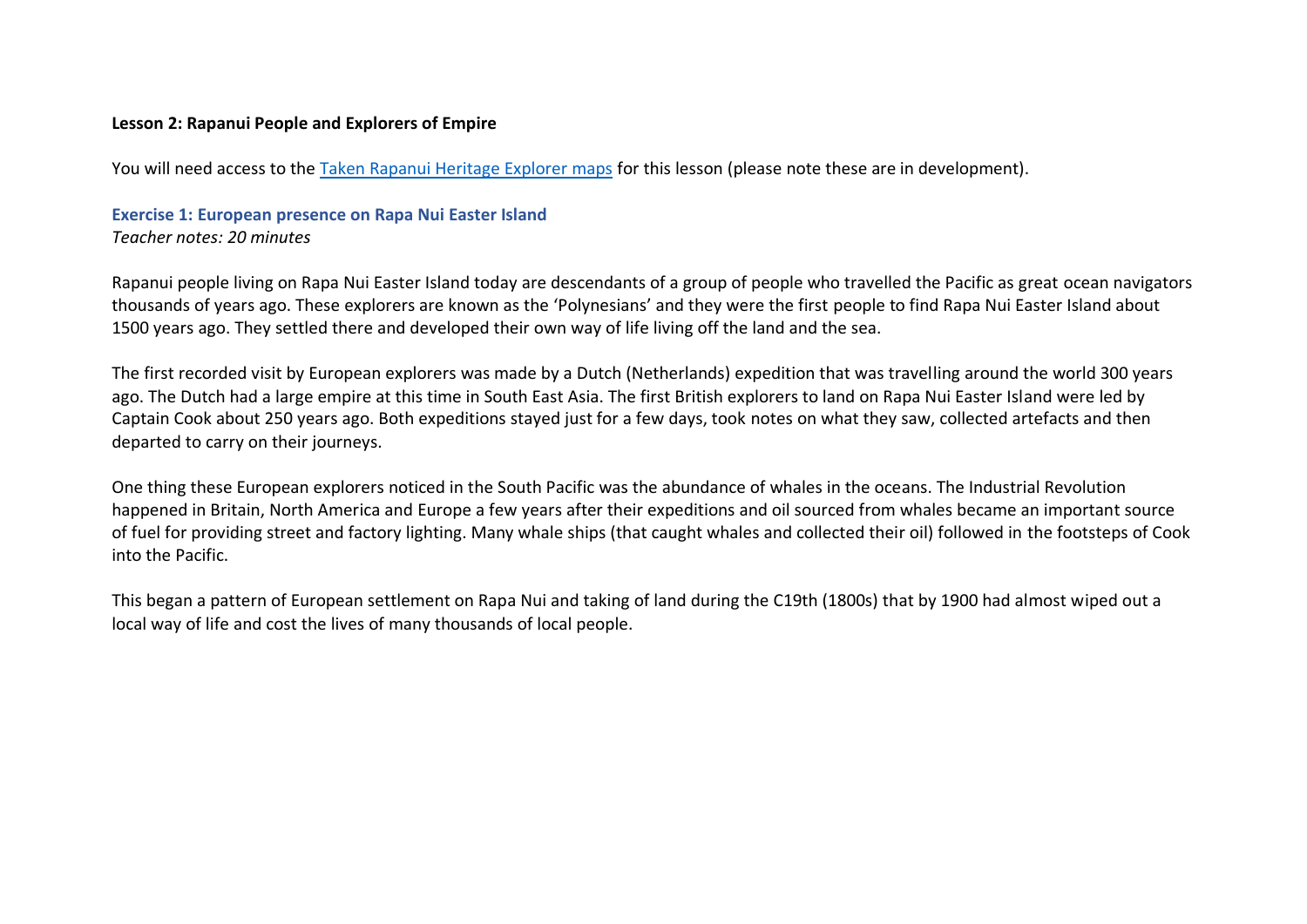Let's take a look at some of these 'entanglements' between Rapanui and European people. Explore the [Taken Rapanui Heritage Expeditions](https://the-earth-museum.maps.arcgis.com/apps/webappviewer/index.html?id=a361adf1a94c4ba2afeceb0125857d81) Map and find an example for each of the following types of visit to Rapa Nui. Fill in the information requested.

|                                           | Ť                      | $\mathbf{A}'$<br>$\overline{\phantom{0}}$ |                     | <b>THE</b>     |                |
|-------------------------------------------|------------------------|-------------------------------------------|---------------------|----------------|----------------|
|                                           | <b>Naval explorers</b> | <b>Whalers</b>                            | <b>Missionaries</b> | <b>Slavers</b> | <b>Nations</b> |
| Name of ship and<br>expedition leader     |                        |                                           |                     |                |                |
| Port where the<br>expedition came<br>from |                        |                                           |                     |                |                |
| One fact about this<br>expedition         |                        |                                           |                     |                |                |
|                                           |                        |                                           |                     |                |                |

We will add this information to a new *Explorers and the British Empire* map we will create for your work over the next few months.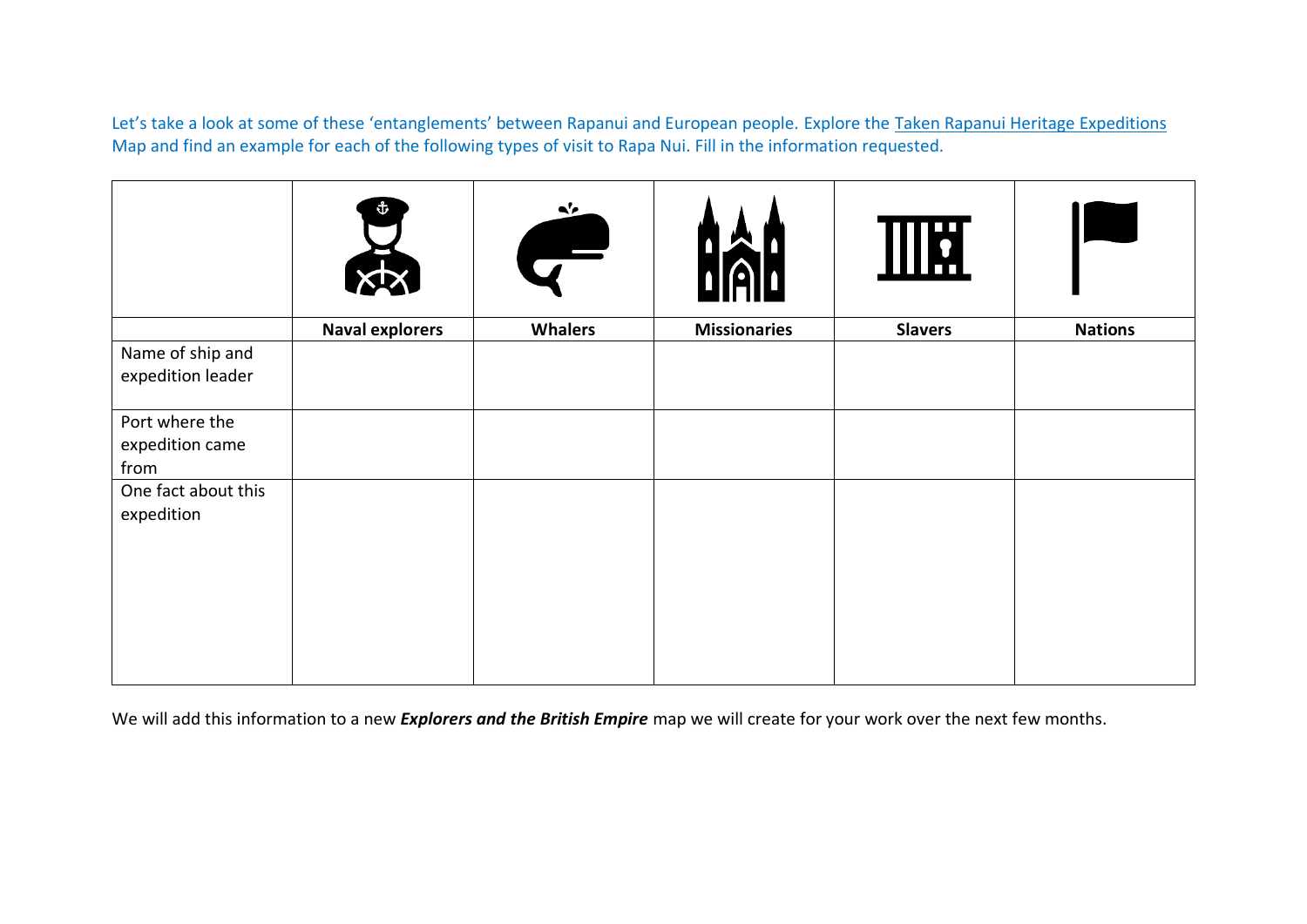# **Exercise 2: Impact on Rapanui lives past and present**

*Teacher notes: 20 minutes*

Continue your exploration of the Taken Rapanui Heritage Expeditions Map and find an expedition that helps illustrate each of these legacies of empire we introduced last week (one expedition for each)

|                              | Loss of land | Loss of life | Loss of family and<br>friends | Loss of culture,<br>language and name | Loss of control |
|------------------------------|--------------|--------------|-------------------------------|---------------------------------------|-----------------|
| Name of<br>expedition        |              |              |                               |                                       |                 |
| Date of<br>expedition        |              |              |                               |                                       |                 |
| Describe<br>what<br>happened |              |              |                               |                                       |                 |

## **Exercise 3: Heritage taken from Rapa Nui Easter Island**

*Teacher notes: 15 minutes*

European visitors had materials that local Rapanui people found valuable for their way of life – cloth and iron objects for example. They traded fresh food for these items and sometimes also traded 'cultural' items like wooden carved statues and stone axes. Sometimes the visitors wanted to take items of special meaning to Rapanui people – for example, stone carved statues or 'moai' – and they found a way to make this happen often by persuasion or possibly force. Many of these objects taken are now in museums around the world.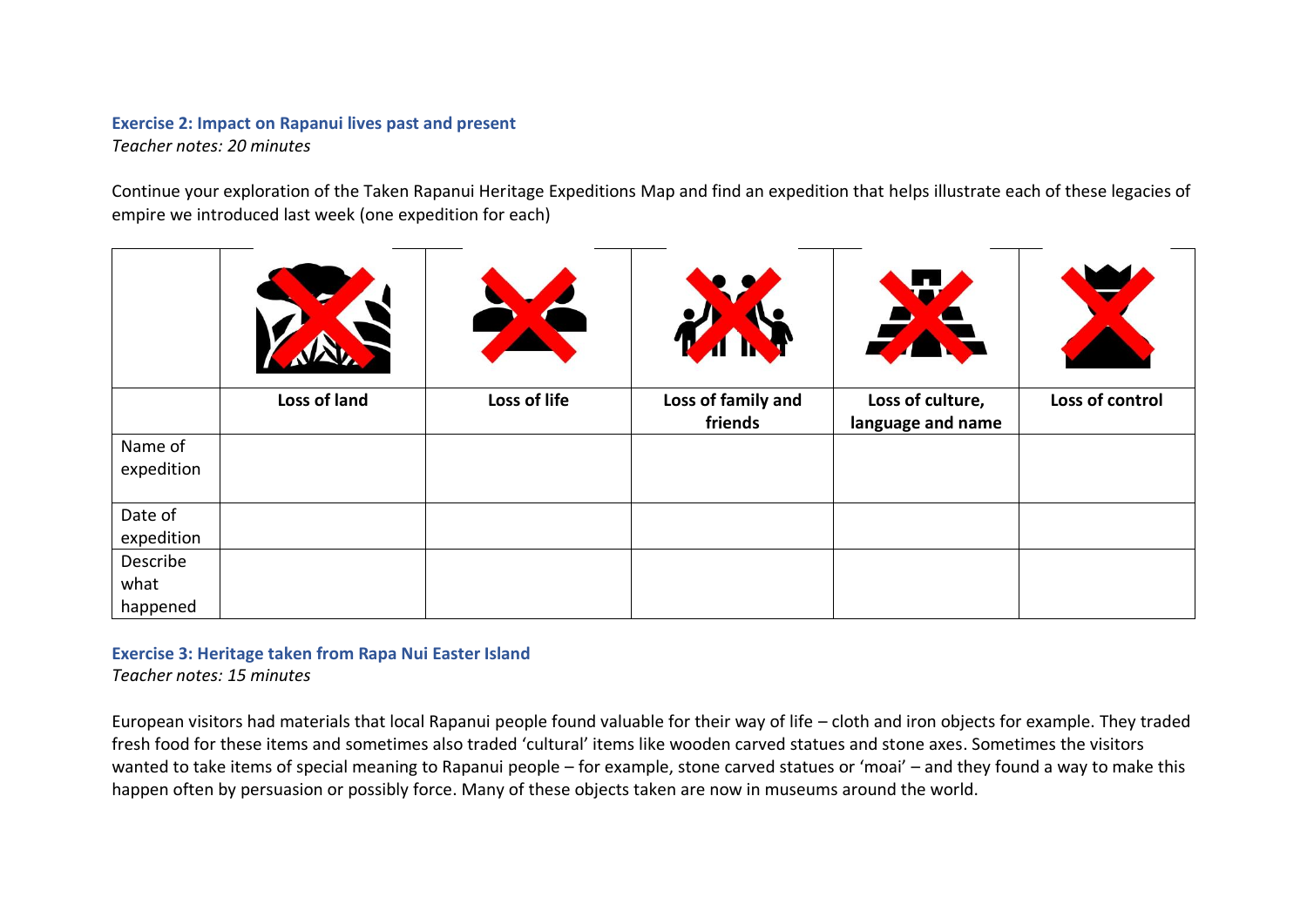Using the [Taken Rapanui Heritage Museums Map](https://the-earth-museum.maps.arcgis.com/apps/webappviewer3d/index.html?id=5607ea523b7948e08a31993e36c9edbe) find an object in a museum collection based in each of these areas of the world:

|                                          | ₩٣            |                      |                      |
|------------------------------------------|---------------|----------------------|----------------------|
|                                          | <b>Europe</b> | <b>North America</b> | <b>South America</b> |
| What is the object                       |               |                      |                      |
| What country and museum is<br>it in now? |               |                      |                      |

### **Exercise 4: Resistance and Strength – Hoa Hakananai'a**

*Teacher notes: 20 minutes*

Hoa Hakananai'a is a moai taken from Rapa Nui Easter Island by a British expedition on board HMS Topaze in 1868. It is now on display at the British Museum. Rapanui people living today on Rapa Nui Easter Island are calling for the return of this moai, 'the lost or stolen one', because it is an important symbol that represents their ancestors.

Today there are about 8,000 people living on Rapa Nui Easter Island, 60% of which are descended from original Rapanui inhabitants of the Island. They are working hard to reintroduce their ancestors' culture, language and traditions so they are not forgotten.

As a class, search for where Hoa Hakananai'a originally came from on Rapa Nui Easter Island using the [Rapanui Taken Heritage Island Map](https://the-earth-museum.maps.arcgis.com/apps/webappviewer/index.html?id=71f20772c3d64d069a33f33e00bf7745) One person in the class read out the following case for returning Hoa Hakananai'a; and another reads out the statement from the British **Museum** 

Vote for whether you think Hoa Hakananai'a should be returned to Rapa Nui Easter Island and say why.